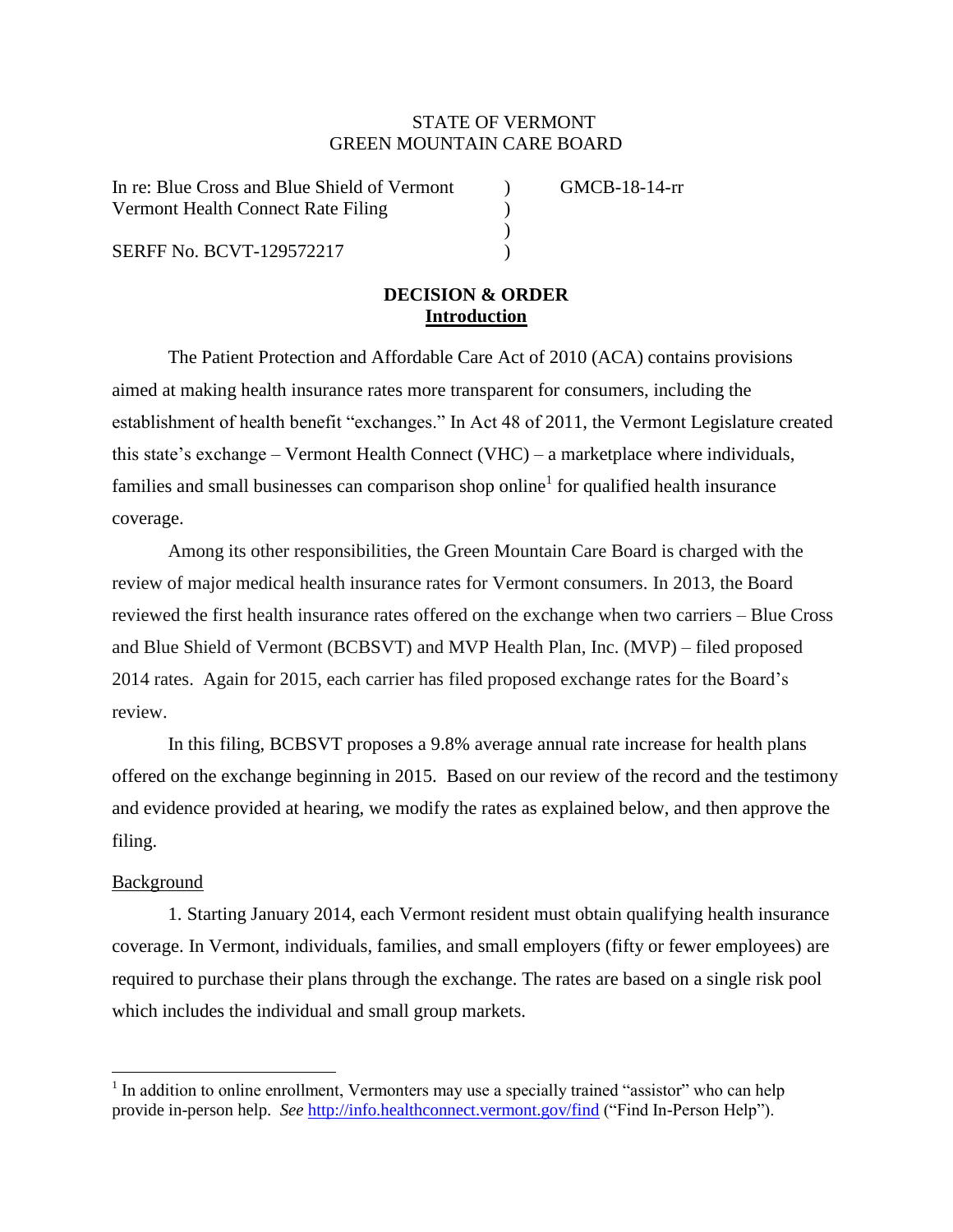2. Plans are offered to consumers in five categories, including four "metal" levels – bronze, silver, gold and platinum. The metal levels are based on the cost to the insurer relative to that of the policyholder. For example, a bronze plan will have the least expensive premium, but the insurer will pay a smaller portion of the cost of the consumer's health care. A platinum plan will require the consumer to pay a higher premium, but a larger percentage of the cost of care will be paid by the insurer. In addition to the metal level plans, catastrophic coverage is available primarily to persons under thirty years of age. $2$ 

3. Health insurance plans offered on the exchange must be affordable. Individuals enrolling for coverage who do not have employer-sponsored insurance may be eligible for federal premium assistance depending on their household income. *See* 26 U.S.C. §36B (Refundable credit for coverage under a qualified health plan). Vermont has chosen to further reduce the cost of health insurance by capping the percentage of household income that eligible individuals and families pay for health insurance premiums and by offering subsidies for lower deductibles and co-payments.

4. All plans offered on the exchange must include specific services known as "essential health benefits" (EHBs): (1) ambulatory patient services; (2) emergency services; (3) hospitalization; (4) maternity and newborn care; (5) mental health and substance use disorder services, including behavioral health treatment; (6) prescription drugs; (7) rehabilitative and habilitative services and devices; (8) laboratory services; (9) preventive and wellness services and chronic disease management; and (10) pediatric services, including oral and vision care.

5. In Vermont, health insurance rate review has historically fallen under the authority of the Department of Financial Regulation (Department). In Act 48, the Vermont Legislature created a role for the newly-formed Green Mountain Care Board, and from 2012 until January 2014, the Board shared the responsibility for rate review with the Department. Under the twotiered process, the Department received the filing and conducted an actuarial analysis before making a recommendation to the Board that it approve, modify, or disapprove the rate. The 2014 exchange rates were reviewed under this bifurcated process.

6. The Legislature expanded the Board's rate review authority when it enacted Act 79 of 2013, and beginning January 1, 2014, the Board became primary reviewer of major medical

 $\overline{\phantom{a}}$ 

<sup>&</sup>lt;sup>2</sup> Catastrophic coverage is characterized by low premiums and high deductibles, and individuals enrolled in catastrophic plans do not qualify for income-based subsidies.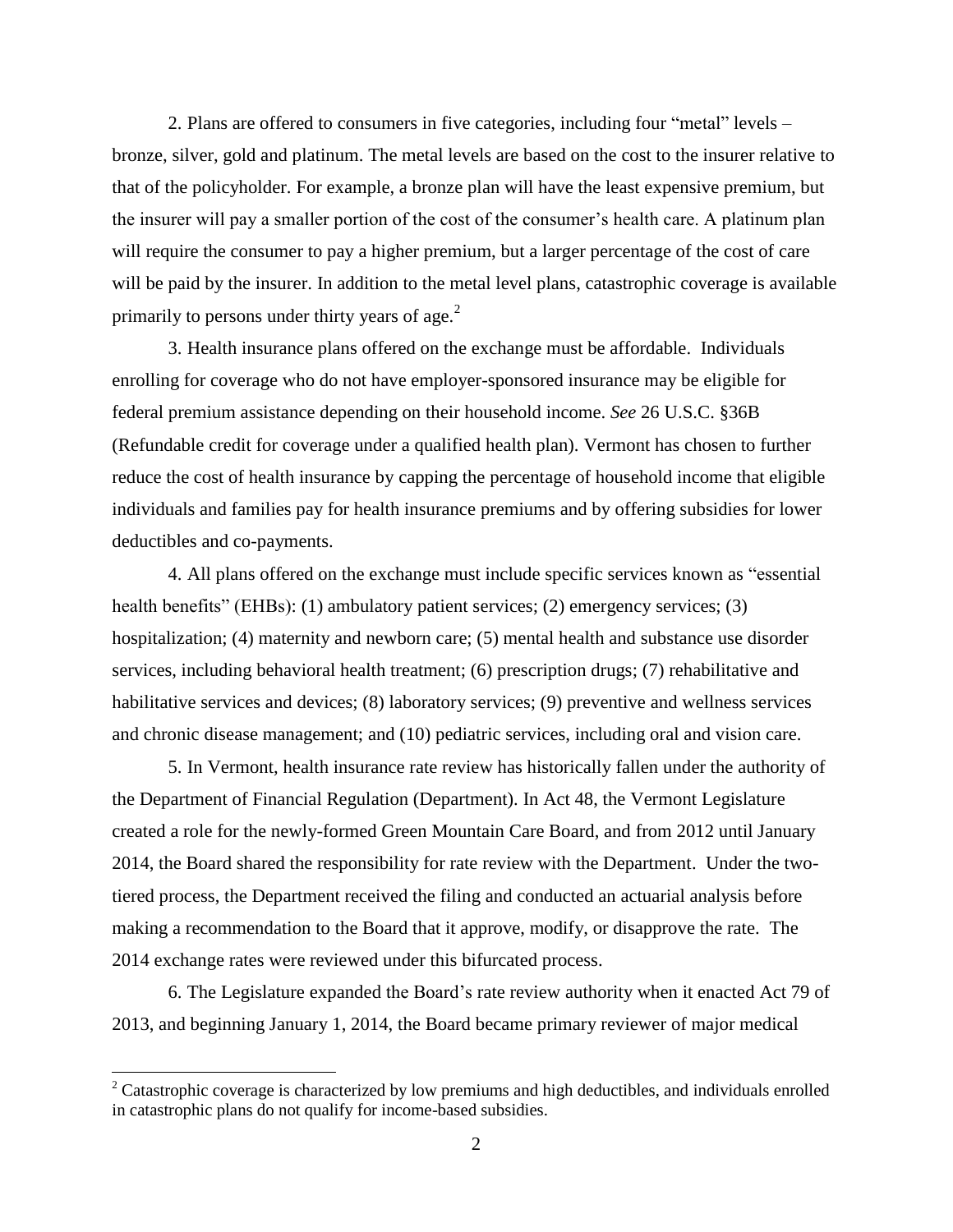health insurance rates, with the Department retaining the limited role of advising the Board on the issue of insurer solvency. No. 79, § 5c, *eff*. Jan. 1, 2014. In conjunction with its expanded role, the Board entered into a contract with Lewis & Ellis (L&E), an actuarial firm that assists the Board's decision-making process by providing actuarial analysis of health insurance rate filings.

7. Last year, this Board for the first time reviewed BCBSVT exchange rates for the coverage period from January 1, 2014 to December 31, 2014. In our Decision and Order of July 8, 2013, we modified BCBSVT's filing, resulting in an approximate 4.3% reduction in its average annual exchange rate.<sup>3</sup> *See BCBSVT 2014 Exchange Products Rate Filing*, Docket no. GMCB-16-13-rr (July 8, 2014), *available at*

[http://gmcboard.vermont.gov/sites/gmcboard/files/016\\_13rr\\_decision\\_rev.pdf](http://gmcboard.vermont.gov/sites/gmcboard/files/016_13rr_decision_rev.pdf) Procedural History

8. On June 2, 2014, BCBSVT filed its 2015 Vermont Exchange Products Rate Filing with the Board through the System for Electronic Rate and Form Filing (SERFF). The SERFF filing outlined the development of proposed exchange rates for coverage commencing January 1, 2015. See Exhibit 1;<sup>4</sup> available at [http://ratereview.vermont.gov/sites/dfr/files/018\\_14rr\\_7\\_21\\_14.pdf.](http://ratereview.vermont.gov/sites/dfr/files/018_14rr_7_21_14.pdf)

9. On June 4, 2014, the Office of Health Care Advocate (HCA), a division of Vermont Legal Aid that represents the interests of consumers of Vermont health care, entered its Notice of Appearance. *See* [http://ratereview.vermont.gov/sites/dfr/files/018\\_14rr\\_HCA\\_NOA.pdf.](http://ratereview.vermont.gov/sites/dfr/files/018_14rr_HCA_NOA.pdf)

10. L&E conducted an actuarial review of the filing for the Board, including a series of follow-up questions and requests for additional information from BCBSVT. Taking responses from BCBSVT into consideration, L&E issued an actuarial memorandum summarizing its analysis and recommendations for modification. The memorandum was posted to the Board's rate review website on August 1, 2014. *See* Exhibit 8; *also available at*

[http://ratereview.vermont.gov/sites/dfr/files/018\\_14rr\\_Final\\_Actuarial\\_Memo.pdf.](http://ratereview.vermont.gov/sites/dfr/files/018_14rr_Final_Actuarial_Memo.pdf)

l

11. L&E recommends four modifications to the filing prior to approval of the rates. First, L&E recommends that the carrier use standard U.S. Department of Health and Human Services

 $3$  Because cost sharing and benefits will vary among plans, the 4.3% decrease to 2014 proposed rates also varies depending on plan.

<sup>&</sup>lt;sup>4</sup> The exhibits referred to in this decision were either stipulated to by the parties or admitted into evidence upon motion at hearing.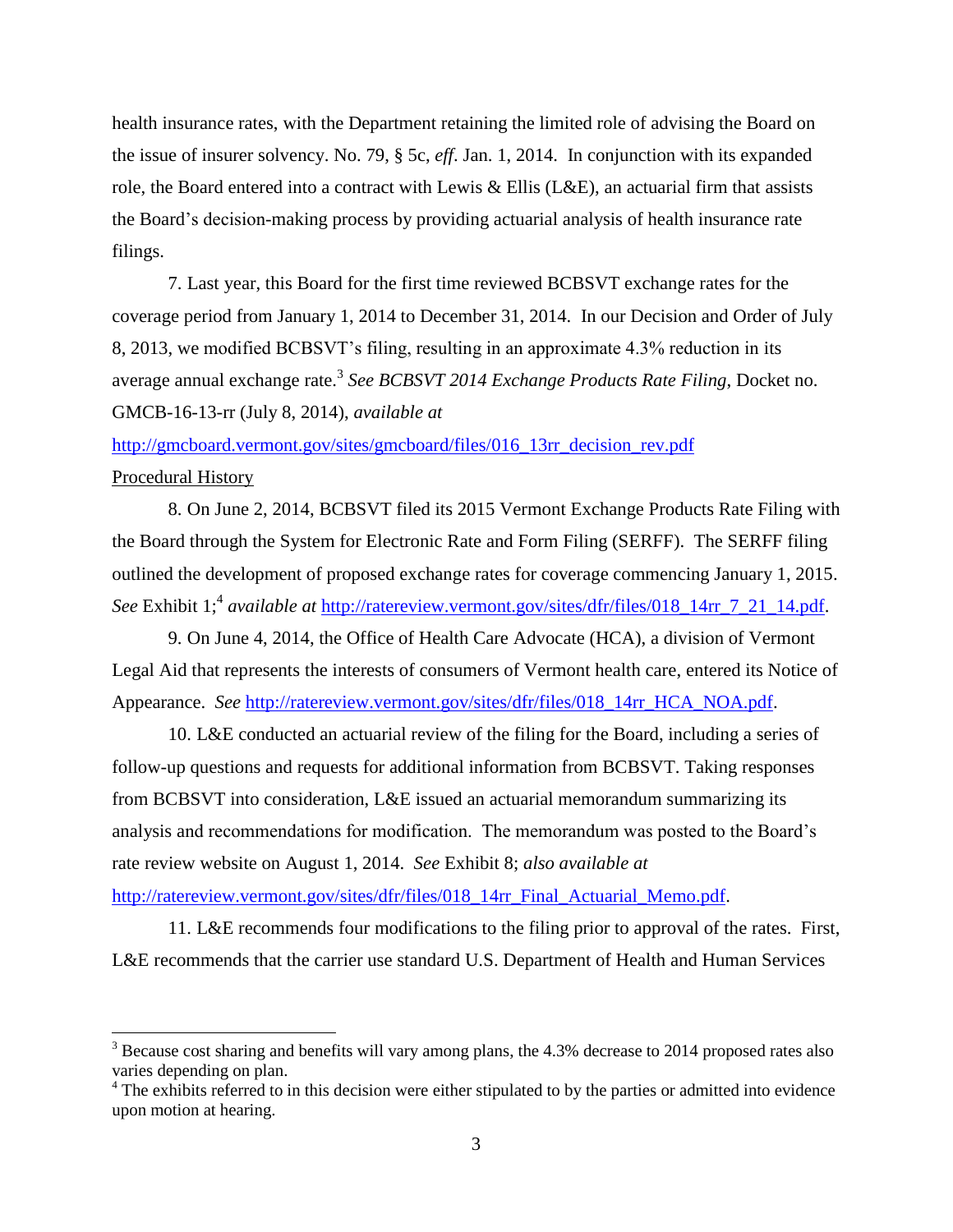(HHS) induced utilization factors<sup>5</sup> in its rate development; second, that BCBSVT adjust the pricing actuarial value (AV) for family tiering; third, that it reduce the insurer fee to 2.5% of premium, and last, that it use HHS's proposed reduced attachment point parameter (\$45,000) for transitional reinsurance recovery. L&E calculated that the modifications would reduce the rate increase from 9.8% to 7.2% and opined that after modification, the filing would not produce rates that are excessive, inadequate or unfairly discriminatory. *Id*.

12. On July 28, 2014, the Department issued an opinion and analysis of the impact of BCBSVT's rate filing on the company's solvency. The Department opined that a 2.0% contribution to surplus would be "more appropriate," but that a 1.0% contribution, as requested in the filing, "should be considered the absolute minimum." Exhibit 9.

13. On August 4, 2014, after reviewing the L&E actuarial memorandum, the Department supplemented its opinion and analysis. The Department expressed its concern that if the Board were to adopt L&E's recommendation to reduce the transitional reinsurance attachment point to \$45,000 and the change was not made by HHS, BCBSVT would need to make up for a shortfall in its reserves in future filings and would suffer a "weakened solvency position." *Id*.

14. The Board held a public administrative hearing on August 12, 2014 in Room 11 of the Vermont Statehouse. Judith Henkin served as hearing officer by designation of Board chair Al Gobeille. Jacqueline Hughes, Esq. of Storrow Buckley Hughes, LLP represented BCBSVT. Ruth Greene, BCBSVT Chief Financial Officer (CFO), and BCBSVT Actuarial Director Paul Schultz testified for the carrier. Lila Richardson, Esq. and Kaili Kuiper, Esq. appeared for the HCA and presented testimony of independent actuary Donna Novak, principal of NovaRest Actuarial Consulting. The Department's general counsel, David Cassetty, testified regarding the Department's solvency analysis and opinion. In addition, David Dillon, L&E's supervising actuary for the BCBSVT filing, testified about L&E's actuarial review and recommendations to the Board.

15. The Board accepted public comments on the proposed rates for both BCBSVT and MVP from June 3, 2014 through August 18, 2014. During that period, the Board received 275 comments, 234 of which are based on a template provided to consumers and submitted to the Board by the Vermont Public Interest Research Group (VPIRG). Although some of the VPIRG

 $<sup>5</sup>$  Induced utilization is the tendency of individuals to make greater use of services as their cost sharing</sup> decreases and less use as their cost sharing increases. HHS has developed induced utilization factors intended to help equalize the impact of health status on health insurance plans.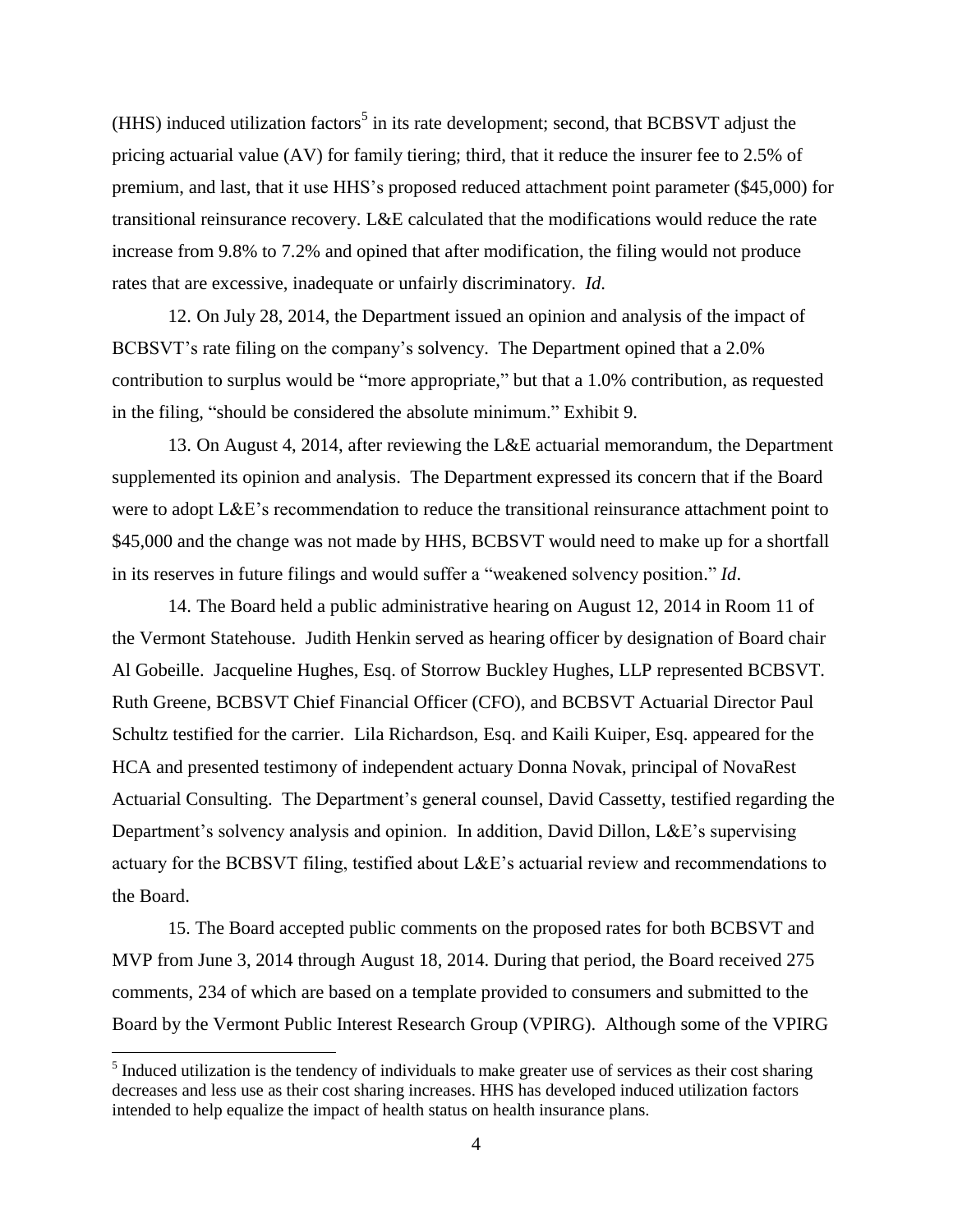comments include personal observations and details, all reference both Vermont carriers in the exchange and state that the rate increases are not affordable. In addition, the Board received 29 comments that specifically address BCBSVT's proposed rate increase, three that address exchange rate changes in general, and 11 that address only MVP's proposed rate increase. Virtually all of the comments characterize the impact of the higher rates as unaffordable and encourage the Board to control the cost of health insurance premiums. *See* Public Comments, *available at* [http://ratereview.vermont.gov/Exchange\\_Public\\_Comment.](http://ratereview.vermont.gov/Exchange_Public_Comment)

#### **Findings of Fact**

### Nature of the Filing

16. BCBSVT is a non-profit hospital and medical service corporation that provides major medical, Medicare supplement and prescription drug coverage to Vermonters. As the larger of the two issuers offering plans on the exchange, the company has 35,037 policyholders and almost 58,000 covered lives in its Vermont Health Connect plans.

17. BCBSVT offers consumers in the exchange both standard and non-standard (Blue Rewards) plans. The standard plans are not unique to the carrier and provide benefits approved by the Board, offer members access to a nationwide network of providers, and include coverage for all EHBs. The two health and wellness-based non-standard plans are carrier-specific but still must comply with all requirements for participation in the exchange.

18. Enrollment for the 2015 exchange plans begins in November 2014, with coverage beginning on January 1, 2015.

## Summary of the Data, Analysis, and Testimony Presented at Hearing

19. To develop the exchange rates, BCBSVT utilized claims incurred by members enrolled in BCBSVT small group and individual products and The Vermont Health Plan (TVHP) $<sup>6</sup>$  small group products for the period January 1, 2013 through December 31, 2013, and</sup> paid through March 31, 2014 (the "experience period"). Exhibit 1 at 19-20.

20. BCBSVT projected the experience period claims forward to the rating period using an 8.4% pharmacy trend and 4.4% medical trend, for a combined trend of  $5.1\%$ .<sup>7</sup>

<sup>6</sup> TVHP is a fully owned subsidiary of BCBSVT.

<sup>&</sup>lt;sup>7</sup> In most basic terms, trend refers to the change in the cost of health care and consists of utilization (frequency of use of the product or service) and unit cost.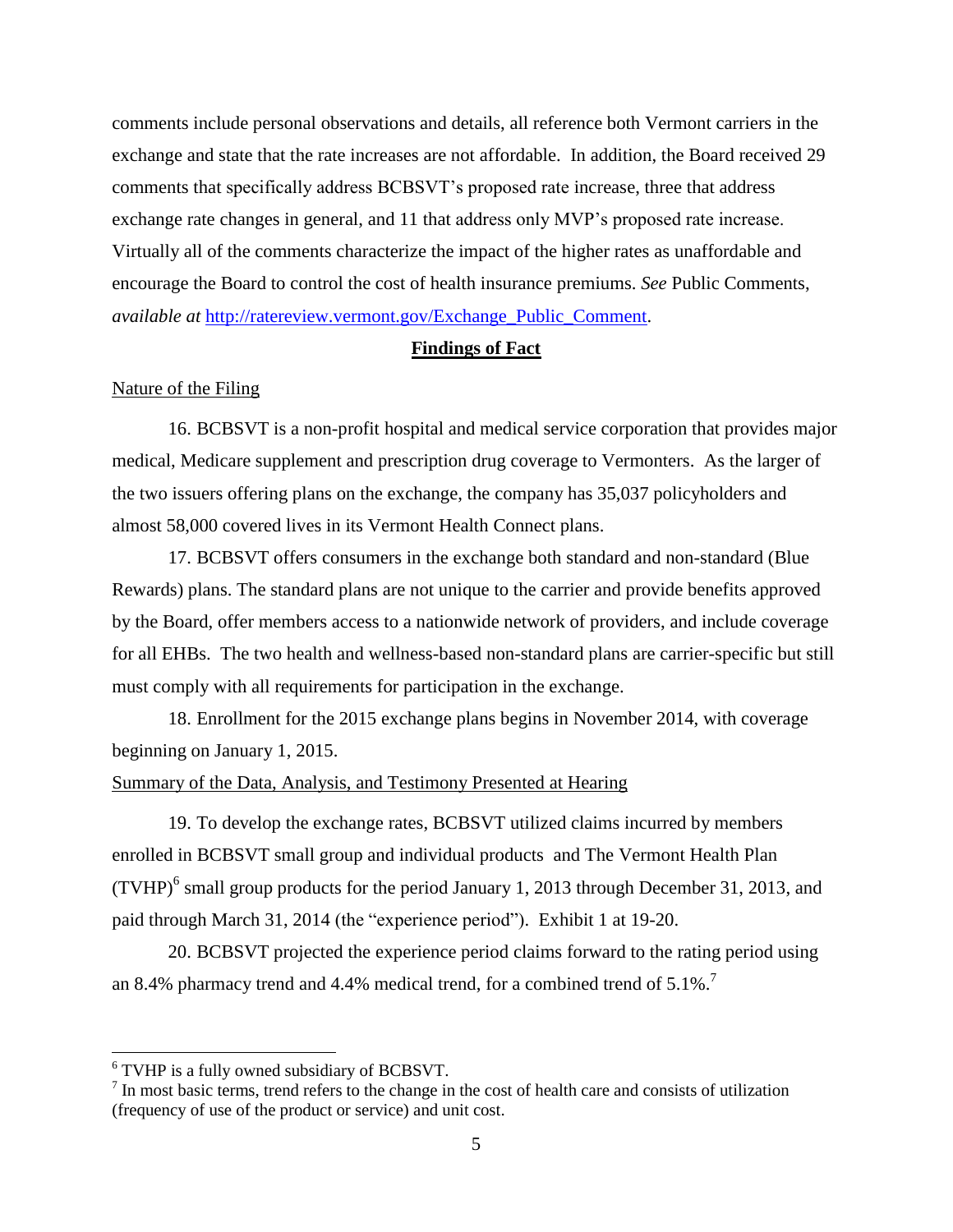21. BCBSVT developed the 4.4% medical trend using claims incurred between January 1, 2010 and December 31, 2013 and completed through March 31, 2014, with data sourced from BCBSVT's data warehouse. The carrier chose a flat utilization trend assumption of 0.0%, and cost trend assumption of 4.4%. Exhibit 1 at 29-33.

22. Rather than using induced-utilization factors developed by HHS to adjust for "benefit richness," BCBSVT used its own group claims and membership over a 56 month period to model the correlation between utilization and the cost sharing design of a plan. Exhibit 2 at 9-10; Exhibit 4 at 8

23. BCBSVT developed its pharmacy trend using incurred claims from October 1, 2011 to September 31, 2013 with payments through March 31, 2014, intentionally excluding the fourth quarter of 2013 from the analysis due to a significant increase in utilization prior to the implementation of the exchange, which BCBSVT considered a one-time phenomenon. BCBSVT analyzed the components of trend (cost and utilization) separately for brand named drugs, generics and specialty drugs to arrive at the 8.4% pharmacy trend. Exhibit 1 at 26-28.

24. Approximately 91.5% of BCBSVT's proposed rate consists of projected claims costs. In addition, the rate includes an administrative expense load of approximately 6.13%. BCBSVT did not project administrative costs forward from the 2013 experience period due to membership growth, which allows fixed costs to be spread over a larger base, and did not include one-time administrative costs relating to the exchange in its projection. Transcript (TR) at 62-63 (testimony of Paul Schultz). The proposed 2015 administrative costs are 2.2% lower than for 2014. Exhibit 8 at 6.

25. BCBSVT included in its rate calculation a 1.0% contribution to reserve<sup>8</sup> which it states is "the minimum required to avoid depleting Risk Based Capital (RBC)." Exhibit 1 at 39; TR at 63 (Schultz testifies that "[a] one percent contribution . . . supplemented with the investment income allows us to maintain the surplus position that we need to maintain with our target range.")

26. BCBSVT has been financially strong over the last five years, has seen a growth in membership, has improved member service and quality scores, and has maintained its risk based capital (RBC) within in the middle of its target levels. TR at 52-53 (testimony of Ruth Greene).

 $\overline{\phantom{a}}$ 

<sup>&</sup>lt;sup>8</sup> Although the Department refers to this component solely as the "contribution to surplus," here we will, where appropriate, use the terminology as used by the carrier.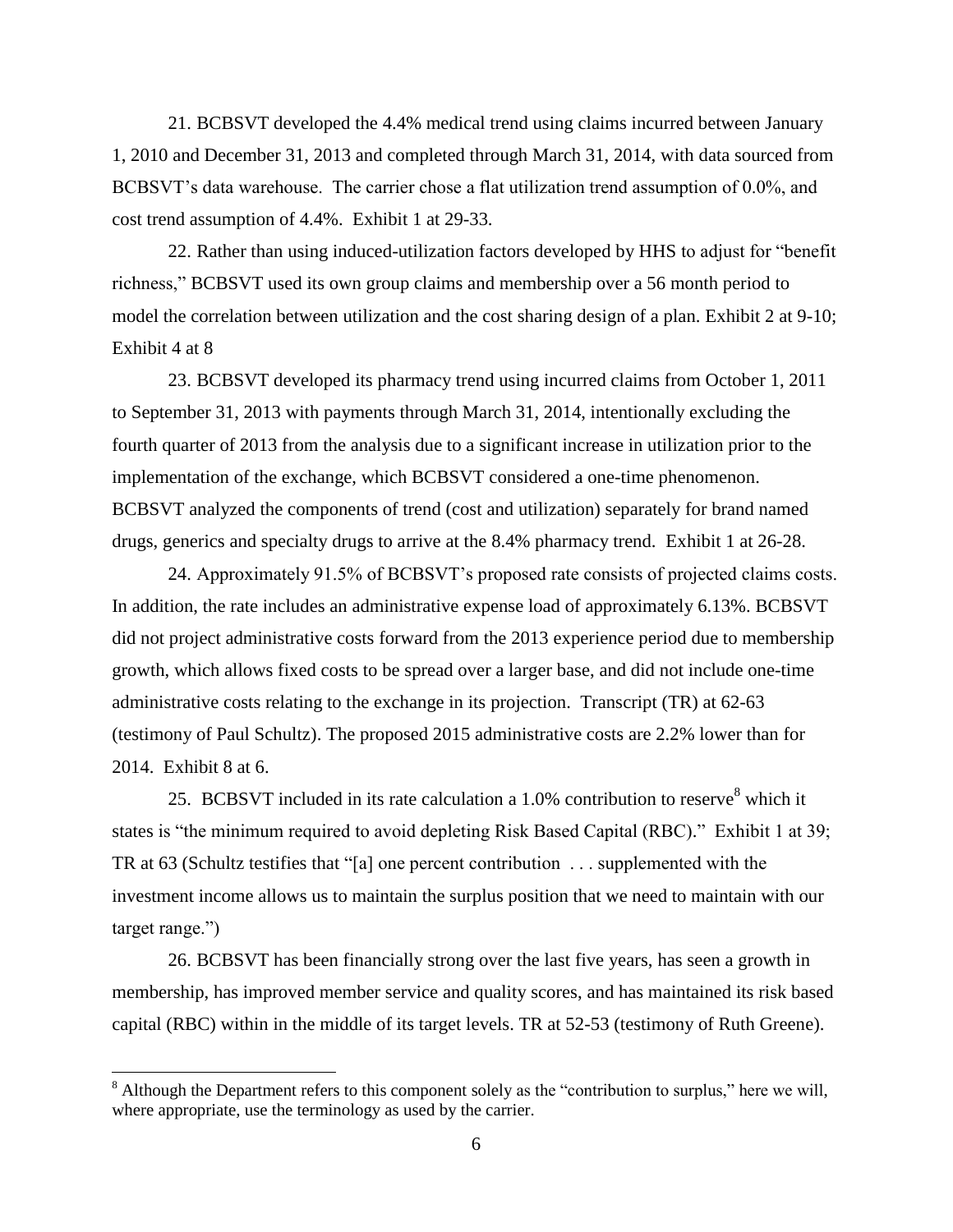Despite its current financial health, the company is concerned with "the uncertainties around what's going to happen with the subsidies and the claims experience on the exchange." *Id*. at 52.

27. In addition to claims and administrative costs, the rate includes approximately 4.5% in state and federal taxes and fees. The rate is offset, however, by a reduction for the federal transitional reinsurance program, established under the ACA and intended to stabilize premiums during its first three years by reimbursing insurers for certain high cost claims. BCBSVT calculated this offset using parameters set by HHS regulation that include a \$70,000 attachment point.

28. On review of the filing, L&E recommended four modifications. First, L&E recommends that the company use standard HHS induced utilization factors – rather than the company's group claims and membership data – to insure that health status is not taken into consideration in adjusting for benefit richness. Exhibit 8 at 8, 9. If implemented, the modification would reduce the rate by approximately 0.2%. *Id*.

29. Second, L&E recommends that BCBSVT adjust the pricing AV (actuarial value) for family tiering after developing the index rate. The adjustment has no impact on rates, and BCBSVT does not oppose the change. Exhibit 8 at 9; TR at 77. Accordingly, we will not discuss this issue further in our decision, but order that the modification be implemented.

30. Next, L&E recommends that the carrier reduce the proposed insurer fee – an industry assessment that is premium based and applies only to fully insured businesses – from 2.83% to 2.5% of premium, resulting in a 0.4% decrease in the rate. L&E advised the Board that BCBSVT "rounded up" its fee estimate in 2014 without adequate support for the increase to account for businesses that might be "motivated by the Affordable Care Act to move towards self insurance." BCBSVT then used the rounded 2014 estimate as the basis for its 2015 calculation. Exhibit 8 at 7; TR at 80 (Schultz testimony).

31. Since L&E reviewed the filing, BCBSVT received a preliminary bill from the IRS from which it can quantify support for a more accurate estimate of the insurer fee. Using the IRS bill as the basis for projecting the fee forward, BCBSVT has lowered its estimate of the fee from 2.83% of premium to 2.74%. BCBSVT Exhibit A; TR at 82-84.

32. Last, L&E recommends that BCBSVT recalculate its estimate of recovery under the federal transitional reinsurance program. Exhibit 8 at 5-6, 9. For 2015, HHS set a \$70,000 attachment point by Final Rule, and BCBSVT used the approved attachment point in its rate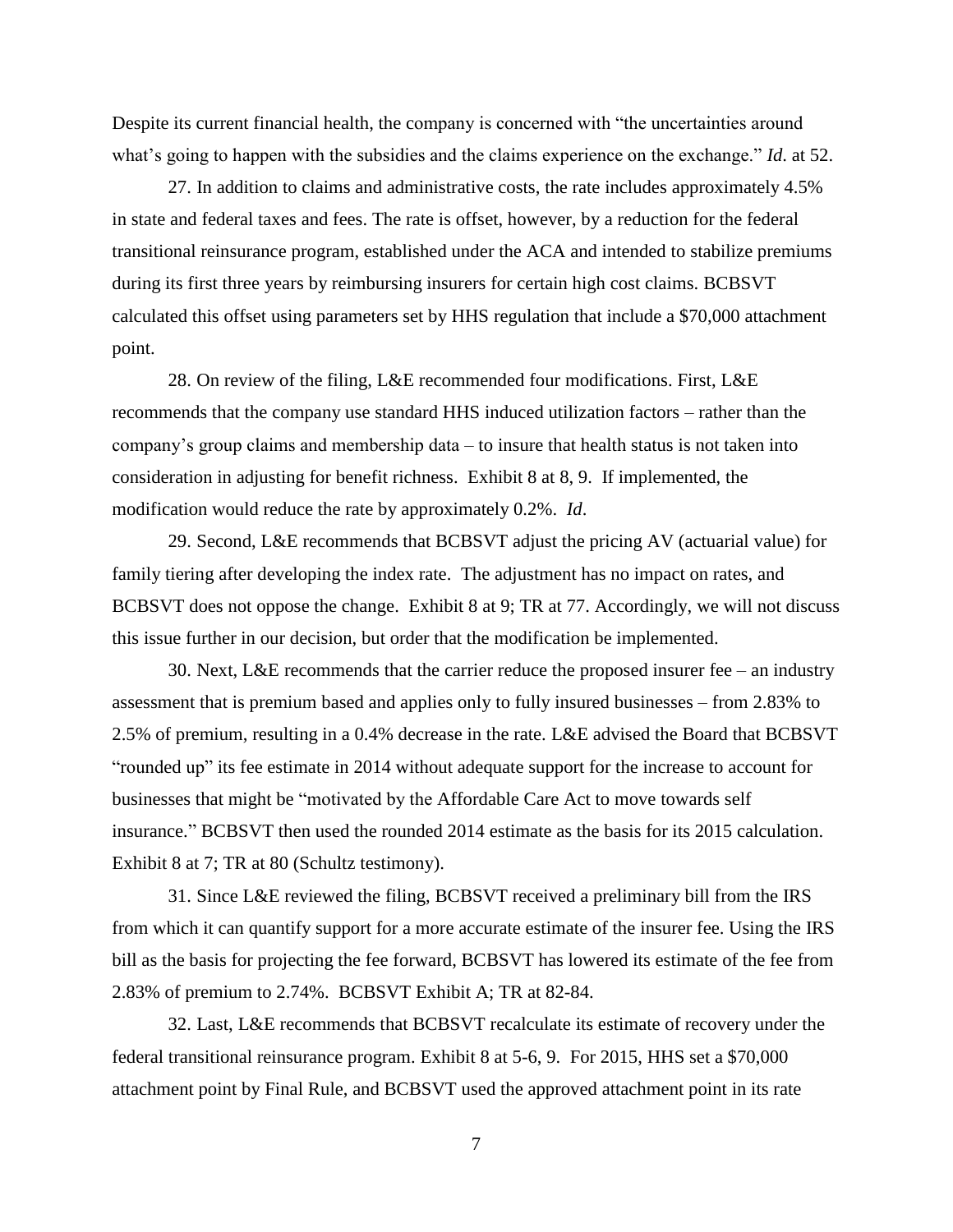development. *See*, Exhibit 12 (79 Fed. Reg. No. 47, 13745). More recently, HHS announced that it will propose lowering the attachment point to \$45,000. *Id.* (79 Fed. Reg. No. 101, 30259) ("We intend to propose changes to the reinsurance parameters for 2015. . . [and] intend to propose to lower the 2015 attachment point from \$70,000 to \$45,000.")

33. L&E actuary David Dillon testified that among the states with which he works or is aware, approximately 60% of the filings submitted use the approved \$70,000 attachment point, and 40% the proposed \$45,000. TR at 131.

34. Donna Novak, the HCA's expert witness, agrees that BCBSVT should use the lower, proposed attachment point in its rate development, noting that insurers in other states have used both the \$45,000 and \$70,000 attachment points. Exhibit 10 (NovaRest Actuarial Report) at 6-9; TR at 157. Novak contends that the fact that HHS's proposal to reduce the attachment point was written into the Federal Rule is significant:

CMS publically came out and said that they intended to make that proposal. I have been very--working very closely with CMS first as a client, but then as reviewing rates for the work we did with the Academy of Actuaries . . . I find they are very reluctant to put anything in writing. Very, very reluctant. If they put something in writing it shows to me a strong intention to follow through on it.

TR at 155.

35. Novak explained that HHS similarly adjusted the attachment point downward from \$60,000 to \$45,000 for 2014, did so well after exchange rates were approved and implemented, and it is foreseeable that it would do so again for 2015. Moreover, Novak contends that BCBSVT benefited financially from the change because it developed its 2014 rate using the \$60,000 attachment point. Exhibit 10 at 8; *see* Exhibit 12 (79 Fed. Reg. No. 47, 13745).

36. In conclusion, Novak stated: "In determining appropriate rates, decision makers should give any benefit of the doubt to consumers and to taxpayers who, together, bear the cost of Vermont health insurance coverage." Exhibit 10 at 9.

37. BCBSVT disputes each of L&E's and the HCA's rationales for use of the proposed, lower attachment point. BCBSVT actuary Paul Schultz testified that the attachment point would be unlikely reduced for 2015 without a corresponding change in coinsurance, that conditions that prompted HHS to reduce the 2014 attachment point were unique to that one year, and that contrary to the HCA's assertion, the company received no windfall from using a higher attachment point in 2014 because the percentage of individuals as compared to small groups who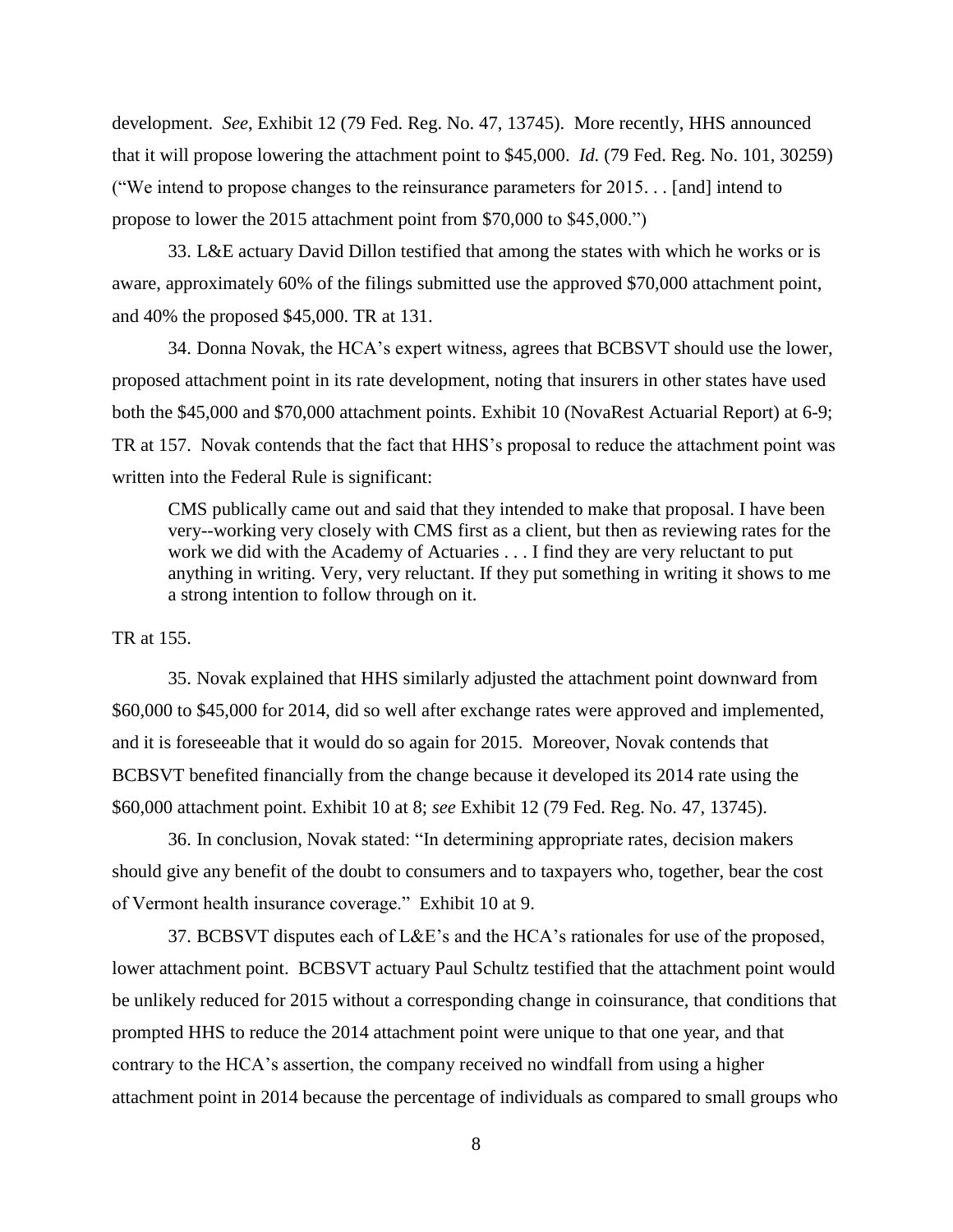purchased exchange plans differed from BCBSVT's projections. Terming use of the lower, proposed attachment point "imprudent," Schultz stated his belief that nationally, insurers with a significant presence in their respective markets are generally using the \$70,000 attachment point. Schultz advised the Board that if it were to order BCBSVT to use the lower attachment point and it was not ultimately reduced by HHS, the impact to the carrier would be approximately \$6 million. TR at 84-99.

38. When asked the consequence if the attachment point is lowered to \$45,000 and BCBSVT leaves its attachment point unchanged, Schultz responded that the company "would proactively work with the Green Mountain Care Board to determine the best way to get those excess funds back in the hands of the policyholders." TR at 99. Because any conclusive change by HHS would likely occur "well into the benefit year," Schultz believes it possible that the company could offer a rebate to 2015 plan enrollees, or account for the excess funds in the 2016 filing. *Id*. at 104.

### **Standard of Review**

1. Vermont law provides that the Board shall review health insurance rate filings to ensure that rates are affordable, that they are not "excessive, inadequate or unfairly discriminatory," that they promote quality care and access to health care, protect insurer solvency, and are not unjust, unfair, inequitable, misleading or contrary to Vermont law. 8 V.S.A. §§ 4512(b); 4062(a)(2),(3); GMCB Rule 2.000, *Rate Review*, §§ 2.301(b), 2.401. In addition, the Board takes into consideration changes in health care delivery, changes in payment methods and amounts, and other issues at its discretion. 18 V.S.A. § 9375(b)(6).

2. As part of its review, the Board will consider the Department's analysis and opinion on the impact of the proposed rate on the insurer's solvency and reserves. 8 V.S.A. § 4062(a)(2), (3). The Board shall also consider any public comments received on a rate filing. Rule 2.000, §2.201.

3. The burden falls on the insurer proposing a rate change to justify the requested rate. *Id.* § 2.104(c).

#### **Conclusions of Law**

I. Consistent with the Board's Order in BCBSVT's 2014 Exchange Filing, the Carrier Must Apply the Standard HHS Induced Utilization Factors to Protect Against the Possibility of Morbidity-Based Selection.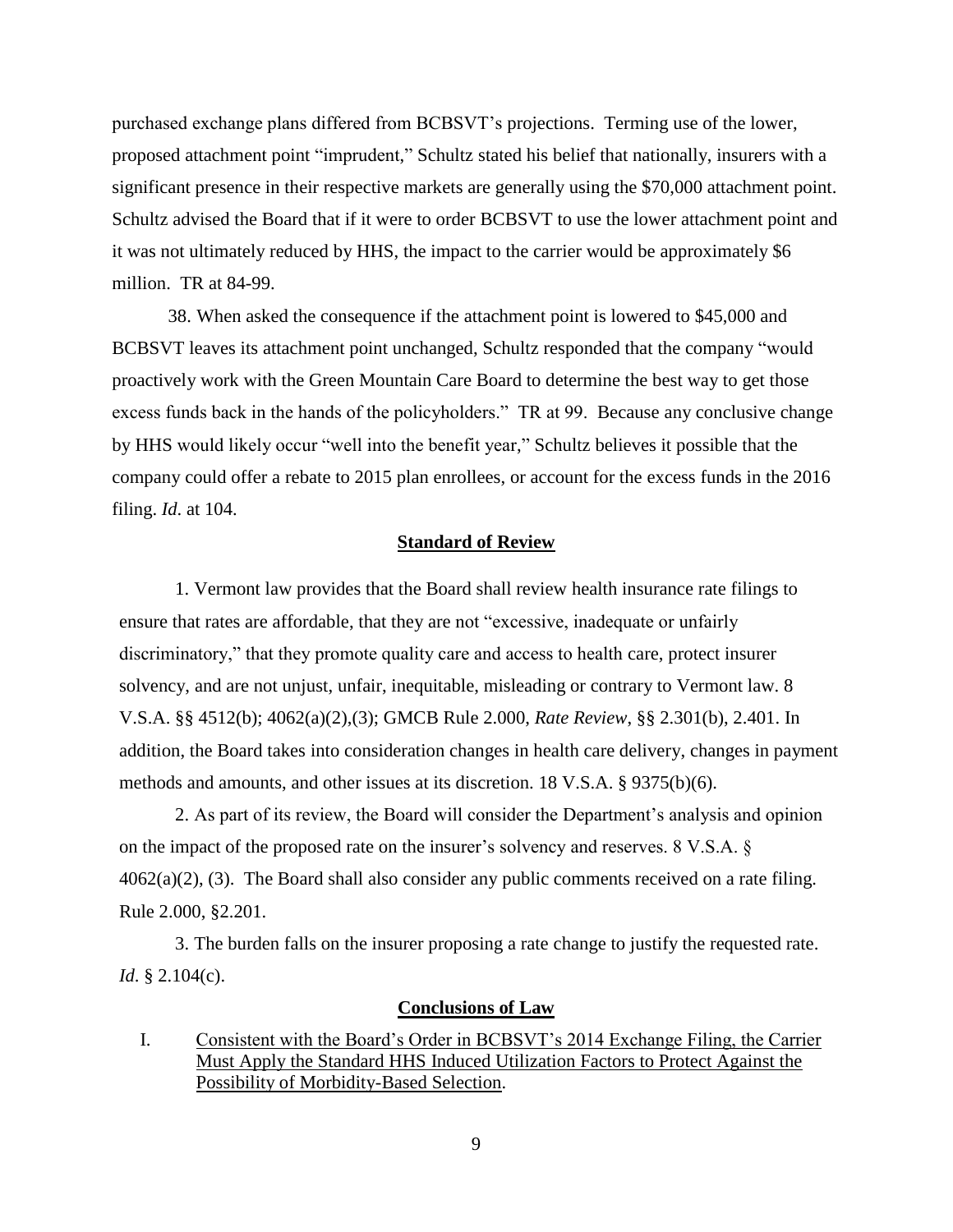Under provisions of the ACA and Vermont law, insurers may not deny coverage based on pre-existing conditions and are limited in their ability to charge different premiums based on a person's age or health status (morbidity). To avoid unintended consequences on the insurance marketplace resulting from induced utilization – the tendency of members with low cost sharing to utilize health services more often than those with high cost sharing – HHS has developed a set of factors that quantify the expected increases and decreases in utilization as a plan's actuarial value changes. These factors are intended to minimize the effect of health status on health insurance plan premiums.

L&E recommends that the carrier use the HHS induced utilization factors, rather than those developed by the carrier based on its own group data. As explained in L&E's actuarial memorandum, BCBSVT's group members have a choice of three plans on average, and less healthy members typically choose plans with lower cost sharing and higher premiums, while healthy members choose higher cost sharing and lower premiums. Exhibit 8 at 8. Use of the HHS developed factors is appropriate and better ensures that health status is not reflected in the induced utilization factors, and that exchange plans comply with the ACA. *See, e.g.,* TR at 159 (HCA actuary "agree[s] that the HHS induced utilization factors are probably the best induced utilization that we have that separates out the increased demand because of lower cost versus selection.")

Last year, albeit under slightly different circumstances because the exchange plans were set to commence, for the first time, at the start of 2014, we made the same observation and required that BCBSVT use the HHS factors rather than its own, a modification with which BCBSVT agreed. *In re: BCBSVT 2014 Exchange Products Rate Filing*, Docket no. GMCB 16- 13-rr. *available at* [http://gmcboard.vermont.gov/sites/gmcboard/files/016\\_13rr\\_decision\\_rev.pdf.](http://gmcboard.vermont.gov/sites/gmcboard/files/016_13rr_decision_rev.pdf) Here, BCBSVT has failed to present any convincing evidence that the induced utilization factors used in its 2015 filing eliminate the impact of health status. Accordingly, we accept L&E's analysis and recommendation. L&E estimates that the change will decrease the overall average rate by 0.2%. Exhibit 8 at 8.

II. At Hearing, BCBSVT Provided Credible, Quantifiable Support for its Revised Insurer Fee Calculation of 2.74% of Premium.

The ACA created an annual fee that is imposed on an insurer's health insurance premiums based on market share. The fee does not apply to entities that self-insure, government-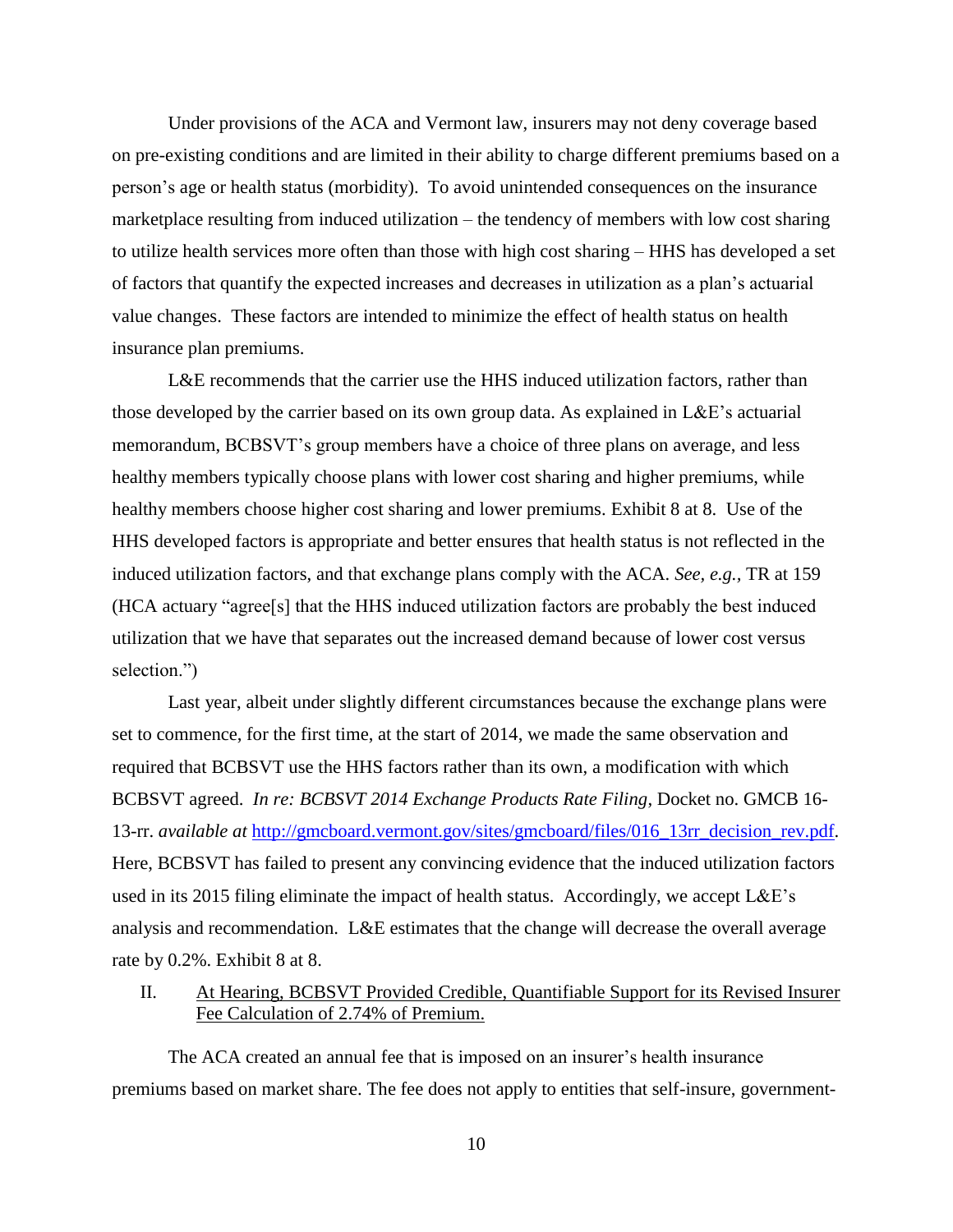run insurance programs, or to certain non-profit insurers. For 2014, the aggregate fee to be collected from all insurers is \$8 billion; for 2015, it rises to \$11.3 billion.

L&E recommends that BCSVT reduce the tax from 2.83% to 2.5% of premium because the company inappropriately "rounded up" the fee in 2014 to account for businesses that may choose to self-insure, and the 2014 fee estimate was used as the basis for 2015. Exhibit 8 at 7. At hearing, however, BCBSVT advised the Board that it had received a preliminary IRS bill for 2014 from which it was able to more accurately estimate the fee for 2015, and provided the Board a revised calculation.<sup>9</sup> BCBSVT Exhibit A.

We agree with BCBSVT that the preliminary IRS bill provides the best foundation for estimating what the company will need to collect to pay the fee in 2015. BCBSVT's actuary has calculated the 2015 fee at 2.74% of premium, *id*., and the filing should be modified accordingly.

# III. Use of the \$45,000 Proposed Transitional Reinsurance Attachment Point, Rather than the \$70,000 Parameter Currently Approved by HHS, is Reasonable and Appropriate and Enhances Affordability for the Vermont Consumer.

L&E's most impactful recommendation – if implemented, would reduce the proposed rate increase by 2.0% – concerns the parameters for the transitional reinsurance program, a federal program intended to stabilize premiums in the individual market during the first three years of the ACA. All individual, group, and self-funded major medical issuers contribute funds to the reinsurance program, and the funds are reallocated to issuers that cover certain high cost claims. 10

On March 11, 2014, HHS issued a Final Rule setting the 2015 program payment parameters – a \$70,000 attachment point, a \$250,000 reinsurance cap, and a 50% coinsurance rate. Exhibit 12 (79 Fed. Reg. No. 47, 13745). BCBSVT developed its rates using these parameters. On May 27, 2014, however, HHS announced:

We intend to propose changes to the reinsurance parameters for 2015 . . . [s] pecifically, in the proposed 2016 Payment Notice, we intend to propose to lower the 2015 attachment point from \$70,000 to \$45,000. We may also propose to modify the target 2015 coinsurance rate

 $9<sup>9</sup>$  As of the date of hearing, neither the Board nor its actuaries had viewed the preliminary bill or the company's revised calculation.

 $10$  The program is more fully explained in non-technical language in a Henry J. Kaiser Family Foundation Publication, *Explaining Health Care Reform: Risk Adjustment, Reinsurance, and Risk Corridors*, available online at http://kff.org/health-reform/issue-brief/explaining-health-care-reform-risk-adjustmentreinsurance-and-risk-corridors/.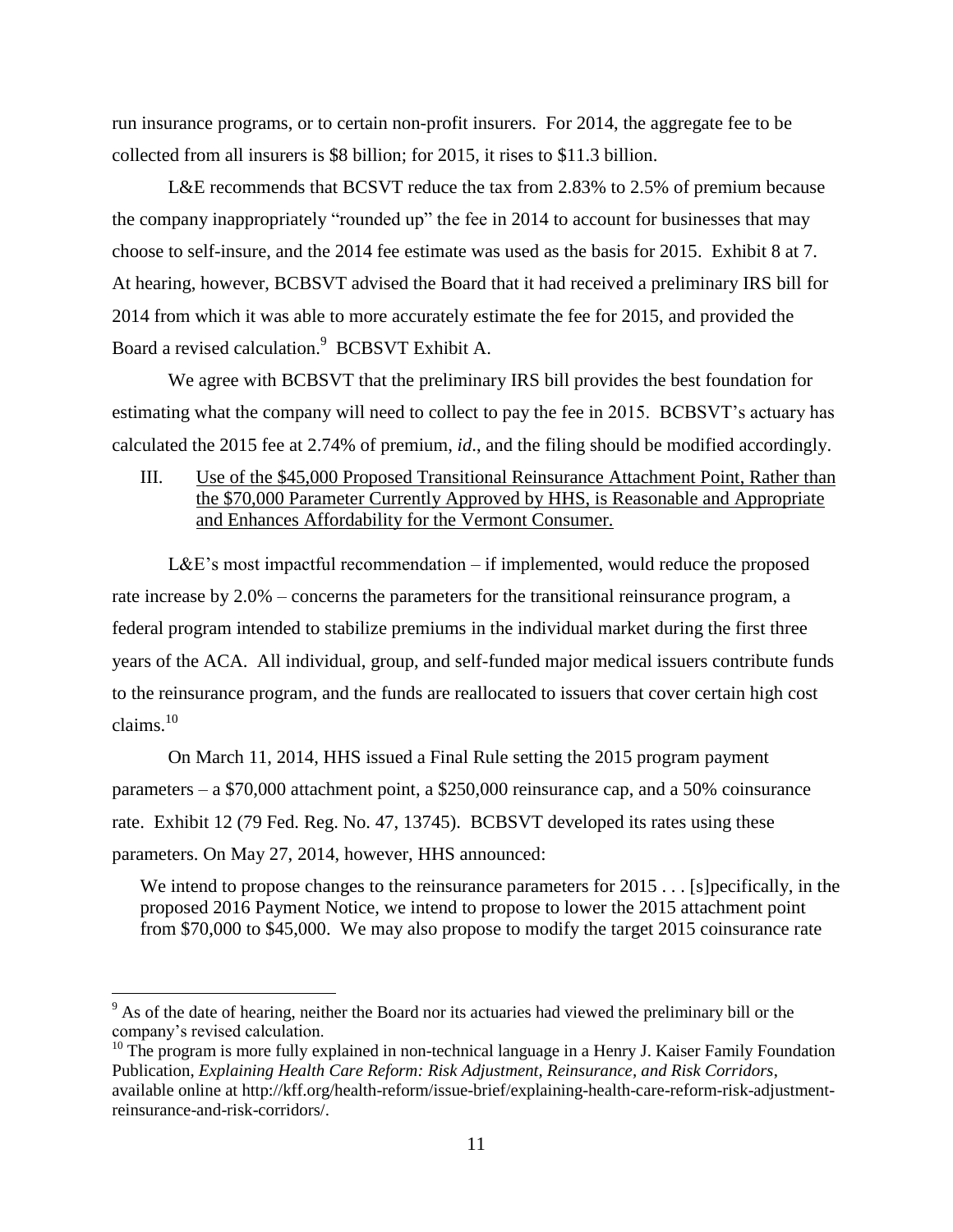based on estimates of roll-over of funding from 2014 and estimates of collections and payments for 2015. These proposals will be subject to notice and comment rulemaking.

#### *Id.*; (79 Fed Reg. No. 101 30259).

According to BCBSVT, it would be "imprudent" to lower the attachment point based on the HHS statement of intention, as opposed to the Final Rule. BCBSVT actuary Paul Schultz testified that if the company used the lower attachment point and the change did not materialize in federal rule, it would cost the company \$6 million which it would need to recoup in future rates. He further explained that if HHS reduced the attachment point it would likely also adjust the coinsurance, that in his view most insurers with significant market share were using the \$70,000 parameter, and that if BCBSVT's assessment proved incorrect – it retains the \$70,000 attachment point but HHS lowers it to \$45,000 – the company would work with the Board to ensure that any excess funds would be returned to policyholders, whether in 2015 or 2016.

Although we recognize that there is no certainty in the HHS statement, both the HCA and L&E have presented convincing arguments in support of adopting the proposed \$45,000 attachment point. First, there is precedent for HHS to lower the attachment point, having reduced the "final" \$60,000 threshold for 2014 to \$45,000. *See* Exhibit 12 (79 Fed. Reg. No. 47, 13745) (proposal to decrease 2014 attachment point to \$45,000 finalized, no change made to other 2014 reinsurance parameters).

Second, there is support in other states and in Vermont for using the proposed attachment point; L&E's witness and the HCA's expert testified that other insurers – according to L&E, approximately 40% of the filings in the states in which it conducts reviews – have adopted the \$45,000 attachment point, either voluntarily, or by order. *See, e.g., In the Matter of the Proposed Increase Application of Anthem Blue Cross and Blue Shield*, State of Connecticut Insurance Department, Docket no. LH14-155 (July 22, 2014), *available at*

[http://www.catalog.state.ct.us/cid/portalApps/images/reports/10103870.pdf.](http://www.catalog.state.ct.us/cid/portalApps/images/reports/10103870.pdf) Indeed, Vermont's only other insurer participating in the exchange used the lower, proposed parameter in its 2015 exchange rate development. *See MVPHP 2015 Exchange Rate Filing*, Docket no. GMCB 017- 14-rr, *available at* [http://ratereview.vermont.gov/sites/dfr/files/017\\_14rr\\_7\\_21\\_14.pdf](http://ratereview.vermont.gov/sites/dfr/files/017_14rr_7_21_14.pdf) (SERFF filing).

We also find credible Donna Novak's testimony concerning HHS's disinclination to announce its intentions publically and in writing unless it was likely to follow through with its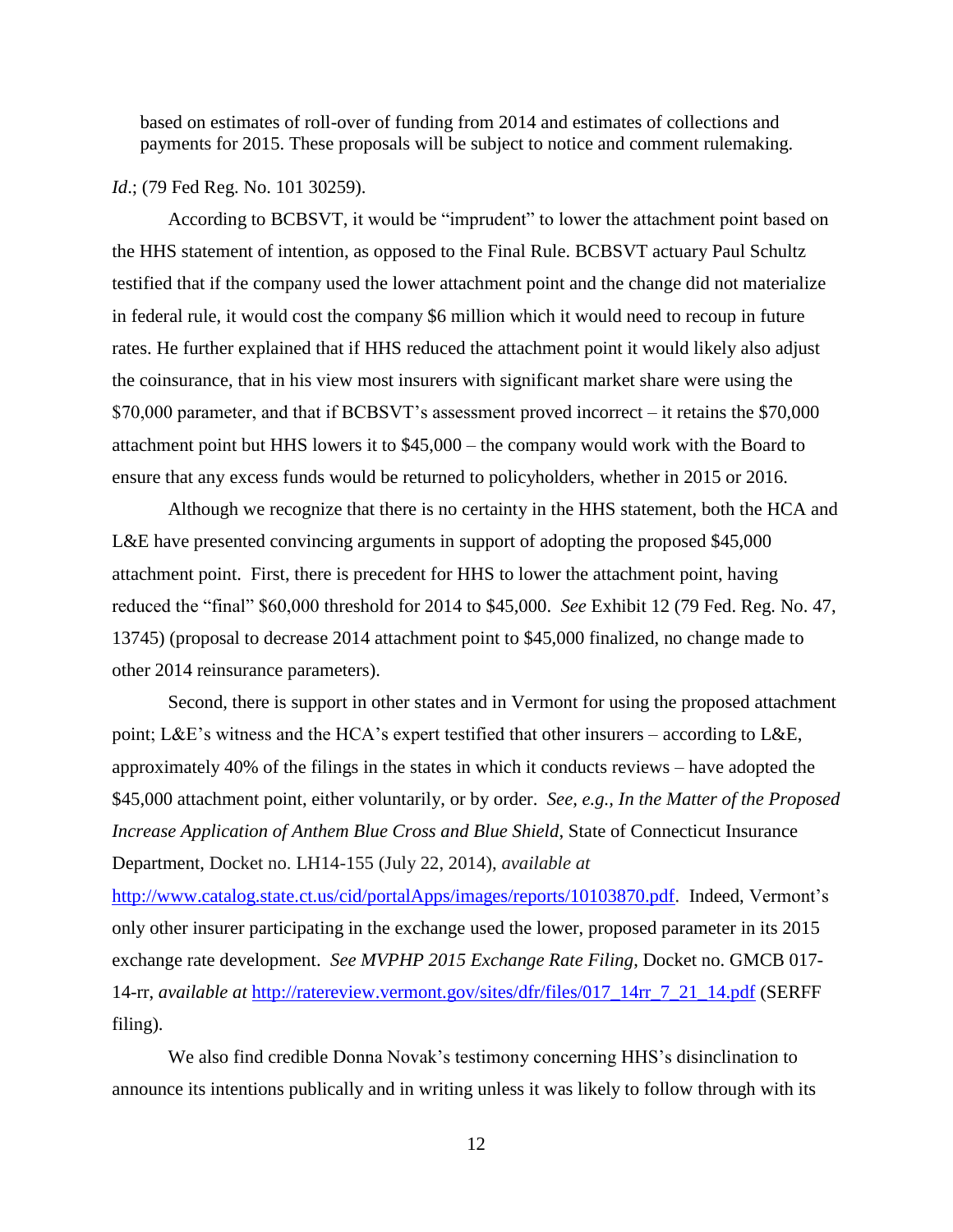proposal. TR at 155 ("If they put something in writing it shows to me a strong intention to follow through on it.")

Finally, we agree with Ms. Novak's statement, similar to the comments of Vermonters who voiced their concerns over the increasing cost of health care premiums, that "decision makers should give any benefit of the doubt to consumers and to taxpayers who, together, bear the cost of Vermont health insurance coverage." Exhibit 10 at 9. While we cannot guarantee that our assessment is correct and the regulation will surely be altered, we too believe the better alternative in this instance is to err on the side of the consumer and allow BCBSVT to recoup any shortfall in the future, if so required.

Based on L&E's calculation, this modification will reduce the rate by 2.0%

## **Conclusion**

As we complete our second year reviewing Vermont Health Connect insurance rates, we remain mindful of the challenges that health insurers face when pricing plans for participation in the health benefit exchange. For 2015, our observations include that there is scant data and member experience on which to base rate assumptions, that there are underlying cost drivers that are in large part beyond the insurers' control, $<sup>11</sup>$  and that our insurers must remain financially</sup> viable if they are to continue as participants in this nascent endeavor. And while we rely on actuaries to help us predict risk and analyze the impact of varied benefit designs, reimbursement arrangements, health plan pricing and current and future governmental regulations and policy, we are keenly aware that the science is not exact, and that finding that a proposed insurance rate is actuarially reasonable does not fulfill our broader obligation.

The Legislature has charged this Board with the task of ensuring that all Vermonters gain access to affordable, quality health care. Our decision today is intended to move us closer to that goal, as we continue to look for ways to exert downward pressure on health care costs system wide. As a result of today's decisions, BCBSVT's average annual 2015 Vermont Health Connect rate increase is reduced from 9.8% to 7.7%.

### **Order**

 $11$  The American Academy of Actuaries recently analyzed the factors underlying 2015 health insurance rate increases. Key to its findings are that many of the uncertainties concerning risk pool composition and enrollee health status present in 2014 remain in 2015, and that increases in health care costs and declining federal reimbursement through the transitional reinsurance program are major drivers of higher health insurance premiums. American Academy of Actuaries Issue Brief (June 2014) *available at* [http://actuary.org/files/2015\\_Premium\\_Drivers\\_Updated\\_060414.pdf](http://actuary.org/files/2015_Premium_Drivers_Updated_060414.pdf) .